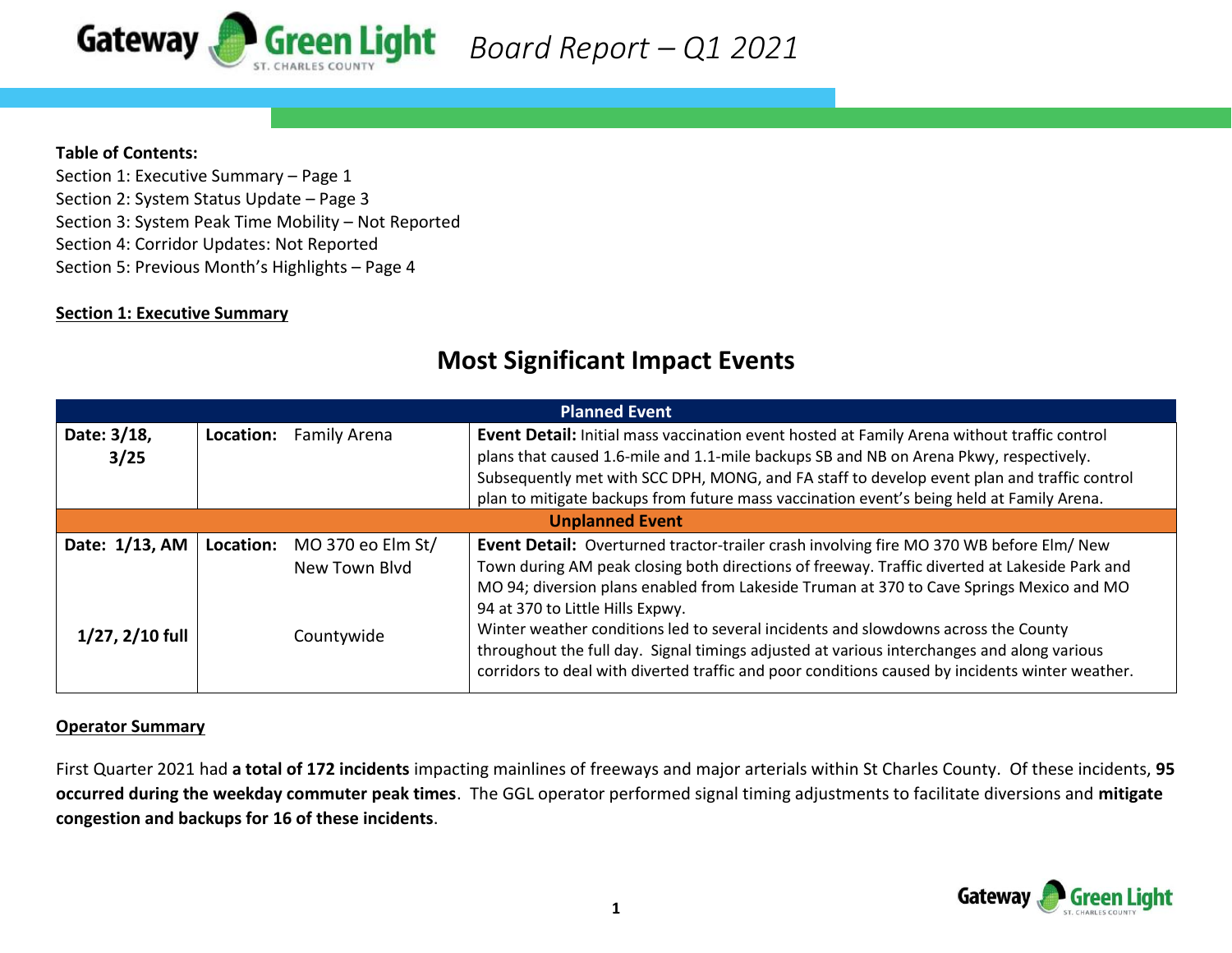

# **Top 5 Arterial Congestion Locations – January-March 2020 vs. 2021**

|               | <b>Arterial Congestion Locations 2020</b> | <b>Base Impact</b> | <b>Average Queue</b><br>Length (miles) | <b>Average Daily</b><br><b>Duration</b> | <b>Total duration</b> |
|---------------|-------------------------------------------|--------------------|----------------------------------------|-----------------------------------------|-----------------------|
|               | WB Rt. 94 @ I-70                          | 20,758             | 1.21                                   | 3h28m                                   | 13 d 7 h 43 m         |
| $\mathcal{L}$ | NB Rt. A @ I-70                           | 19,020             | 0.16                                   | 23h26m                                  | 89 d 20 h 9 m         |
| 3             | NB S. 5t St. @ I-70                       | 18,667             | 0.33                                   | 10h12m                                  | 39 d 2 h 13 m         |
| 4             | NB Jungermann Rd @ MO 94                  | 18,145             | 0.34                                   | 9h40m                                   | 37 d 2 h 27 m         |
| 5             | WB Mexico Rd @ Cave Springs               | 16,945             | 0.30                                   | 10h4m                                   | 38 d 14 h 33 m        |

|               | <b>Arterial Congestion Locations 2021</b> | <b>Base Impact</b> | <b>Average Queue</b><br>Length (miles) | <b>Average Daily</b><br><b>Duration</b> | <b>Total duration</b> |
|---------------|-------------------------------------------|--------------------|----------------------------------------|-----------------------------------------|-----------------------|
|               | NB Rt. A @ I-70                           | 14,954             | 0.14                                   | 23h11m                                  | 87 d 21h 50 m         |
| $\mathcal{P}$ | WB Mexico Rd @ Cave Springs               | 11,126             | 0.30                                   | 6 h 47 m                                | 25 d 17 h 39 m        |
| 3             | SB Wentzville Pkwy. @ Pearce Blvd.        | 6,943              | 0.15                                   | 12h48m                                  | 48 d 13 h 30 m        |
| 4             | NB S. 5t St. @ I-70                       | 6,879              | 0.34                                   | 3 h 47 m                                | 14 d 8 h 33 m         |
| 5             | NB Mid Rivers Mall Dr @ Central School Rd | 6,634              | 0.40                                   | 3 h 10 m                                | 12d1h9m               |

*Source: RITIS with HERE probe speed data for major arterial corridors only for all days. Locations ranked on 'Base Impact': the aggregation of queue length over time for segments ending at noted location in mile minutes.*

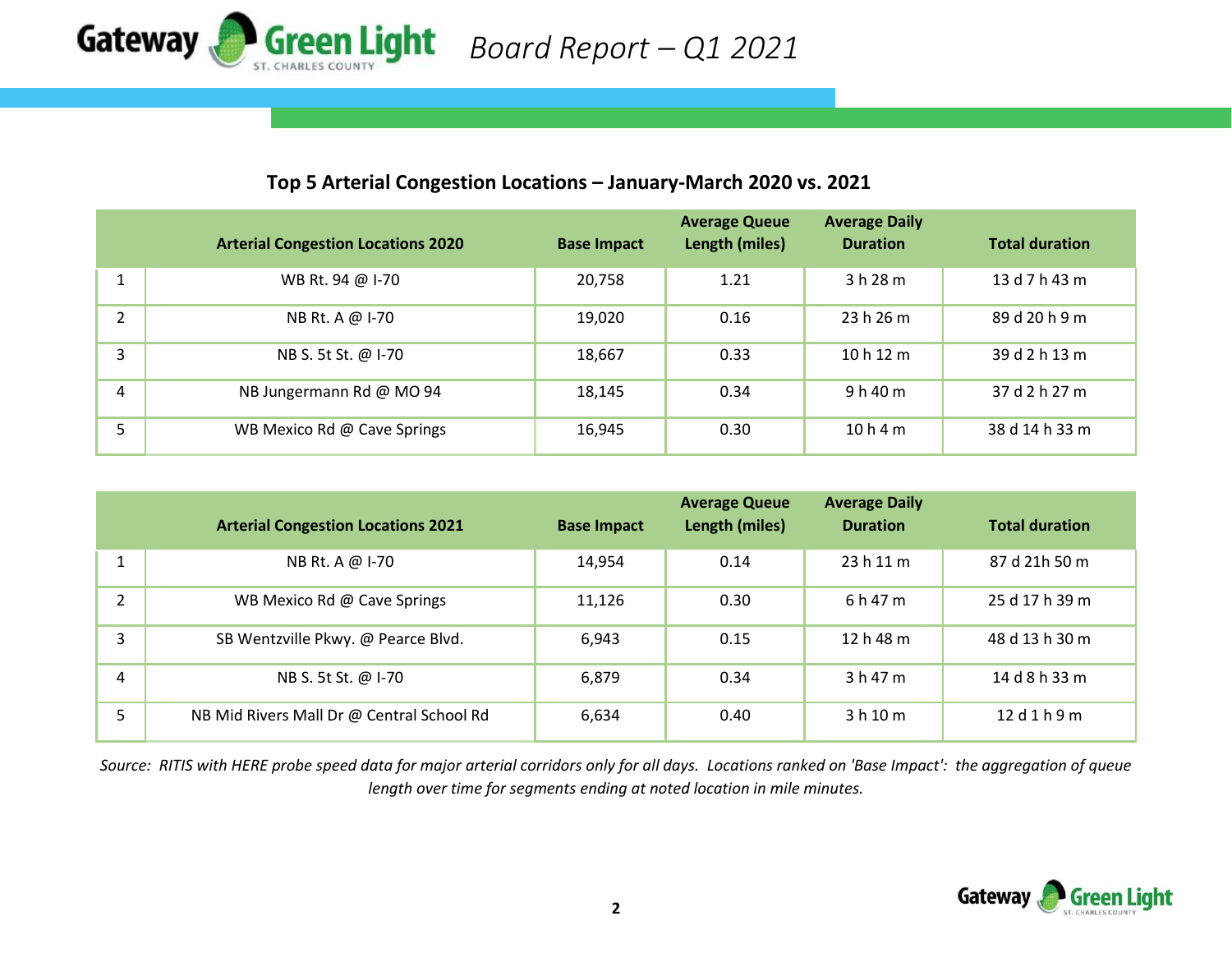

 *Board Report – Q1 2021*

#### **Section 2: System Status Update**

| <b>Device Type</b>                                                                                                                                                                                                                                                                                                                                                                                                                                         |      | No.         |     | %<br><b>Reliable</b> |  | <b>Device Type</b>                                    | No.        |             | %<br>Reliable |             | <b>Trend</b> |
|------------------------------------------------------------------------------------------------------------------------------------------------------------------------------------------------------------------------------------------------------------------------------------------------------------------------------------------------------------------------------------------------------------------------------------------------------------|------|-------------|-----|----------------------|--|-------------------------------------------------------|------------|-------------|---------------|-------------|--------------|
|                                                                                                                                                                                                                                                                                                                                                                                                                                                            | Last | <b>This</b> |     | Last This            |  |                                                       | Last       | <b>This</b> | Last          | <b>This</b> |              |
| Signals Communicating on TCS                                                                                                                                                                                                                                                                                                                                                                                                                               | 342  | 348         | 98% | 99%                  |  | $\mathbf{A}^*$<br><b>Cellular &amp; Radio Devices</b> | 48         | 48          | 92%           | 92%         |              |
| CCTV's working                                                                                                                                                                                                                                                                                                                                                                                                                                             | 151  | 153         | 95% | 96%                  |  | <b>UED</b><br><b>DMS Boards</b>                       | 3          | 3           | 100%          | 100%        |              |
| $\left\vert \begin{smallmatrix} \downarrow \ \downarrow \end{smallmatrix} \right\vert$<br><b>Bluetooth Devices Reporting</b>                                                                                                                                                                                                                                                                                                                               | 77   | 75          | 73% | 71%                  |  | <u>llılı,</u><br><b>Traffic Count Stations</b>        | 9          | 0           | 100%          | 0%          |              |
| $\begin{array}{c c c c} \hline \mathbb{E} & \mathbb{E} & \mathbb{E} & \mathbb{E} & \mathbb{E} & \mathbb{E} & \mathbb{E} & \mathbb{E} & \mathbb{E} & \mathbb{E} & \mathbb{E} & \mathbb{E} & \mathbb{E} & \mathbb{E} & \mathbb{E} & \mathbb{E} & \mathbb{E} & \mathbb{E} & \mathbb{E} & \mathbb{E} & \mathbb{E} & \mathbb{E} & \mathbb{E} & \mathbb{E} & \mathbb{E} & \mathbb{E} & \mathbb{E} & \mathbb{E} & \mathbb{E} & \$<br><b>Intersections on TDMS</b> | 124  | 128         | 81% | 83%                  |  | $-4$<br><b>Fiber Optic Cable</b>                      | 63.0<br>mi | 63.0<br>mi  | 100%          | 100%        |              |

## *GGL Device Efforts*

Added and reconfigured intersections to upload counts in MS2 TDMS

Brought new CCTVs from St Charles City online in ATMS

Installed Econolite ASC/3 controllers in 5<sup>th</sup> Street cabinets from McDonough to Ameristar for upcoming Emergency Vehicle Preemption deployment

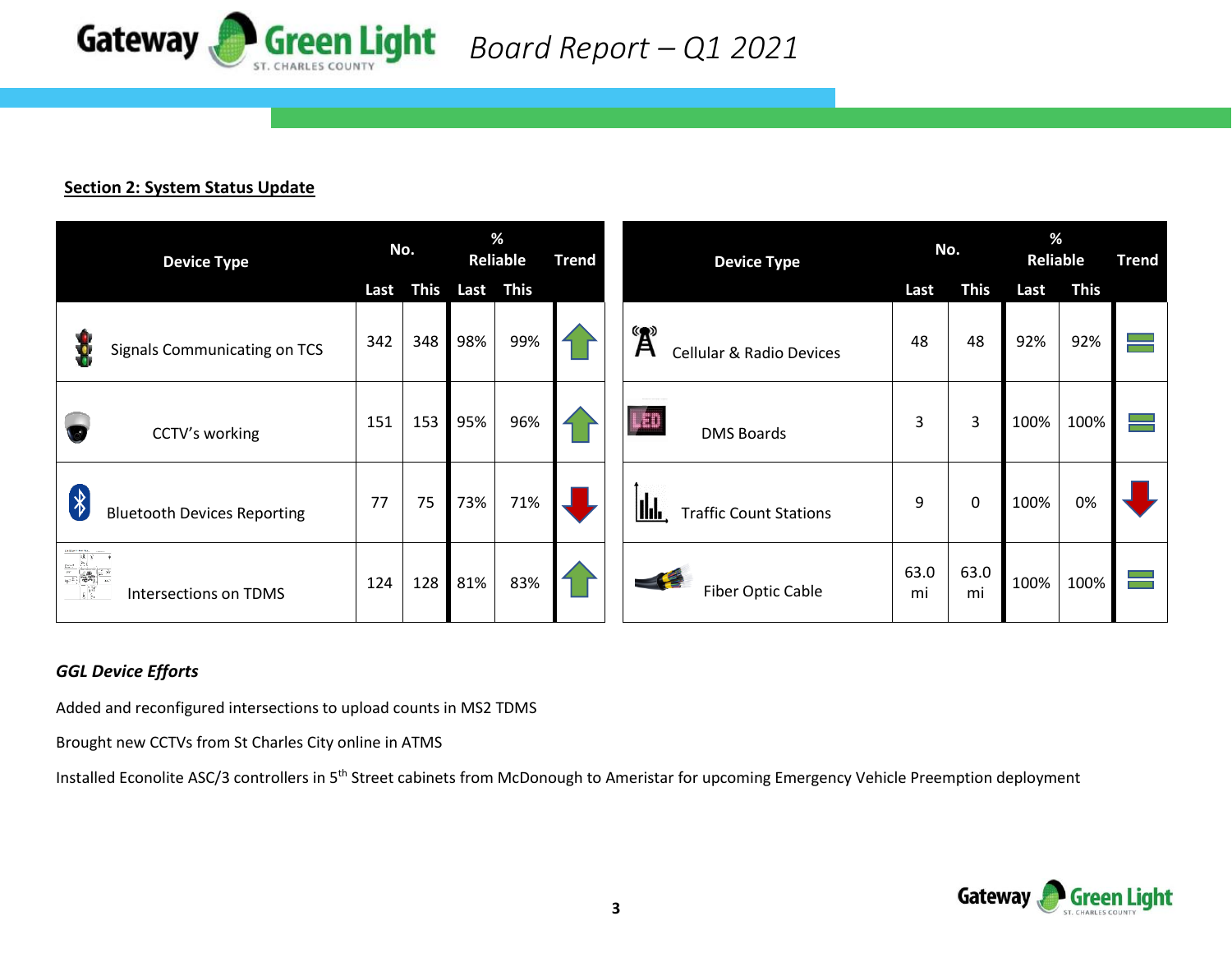

#### **Section 5: Previous Month's Highlights**

#### *Managed Incidents*

• **1/13 AM – MO 370 WB before Elm St/ New Town Blvd.** Overturned tractor trailer crash involving fire – resulting in full closure of both directions of MO 370. Traffic diverted MO 370 WB at MO 94, MO 370 EB at Truman/ Lakeside Park and MO 370 WB at MO 141. Signal timing plans changed to AMI plans on Lakeside Park Pkwy, Truman Blvd, Cave Springs, MO 94, and MO 141 to facilitate diversions. MO 370 EB lanes reopened after around 3 hours and Lakeside/ Truman/ Cave Springs signals returned to normal operations. WB lanes remained closed for a total of 8 hours, and traffic was monitored throughout the duration.

 *Board Report – Q1 2021*

- **1/18, AM – I-70 EB at I-64, tractor trailer crash.** AMI signal plans implemented on Wentzville Pkwy @ I-70 interchange and signal timings changed at Route Z @ Interstate Dr signal to facilitate diverted traffic volumes traveling around the incident off the freeway. Inside lanes blocked for over 2 hours while vehicle was retrieved, timing changes remained in place for duration of AM peak.
- **1/27, MD – I-70 WB at Cave Springs Rd, tractor trailer crash with barrier damage and fuel spill.** Signal timings changed at I-70 and Caves Springs and Zumbehl interchanges due to backups and traffic diverted off freeway. Event duration 2 hours, 30 minutes. Queue 1.3 miles.
- **1/27, 2/10, All day – Snowfall in the area leading to several incidents and slow conditions on freeways and arterials.** Where necessary signal timing plans changed to accommodate traffic rerouting from freeways as well as slow travel speed due to conditions. Incidents occurred throughout the day and the timing changes were effective throughout the day.
- **3/4, MD, I-70 EB past Bryan Rd 3-vehicle incident resulting in interstate closure.** Signal timings changed to AMI diversion plan on Bryan Rd from W Terra Ln to Veterans Memorial Pkwy and Lake St Louis Blvd from I-70 SOR to I-70 NOR. Queue estimated at 3.2 miles, total event duration 2 hours. Signal timings in effect for full length of event.

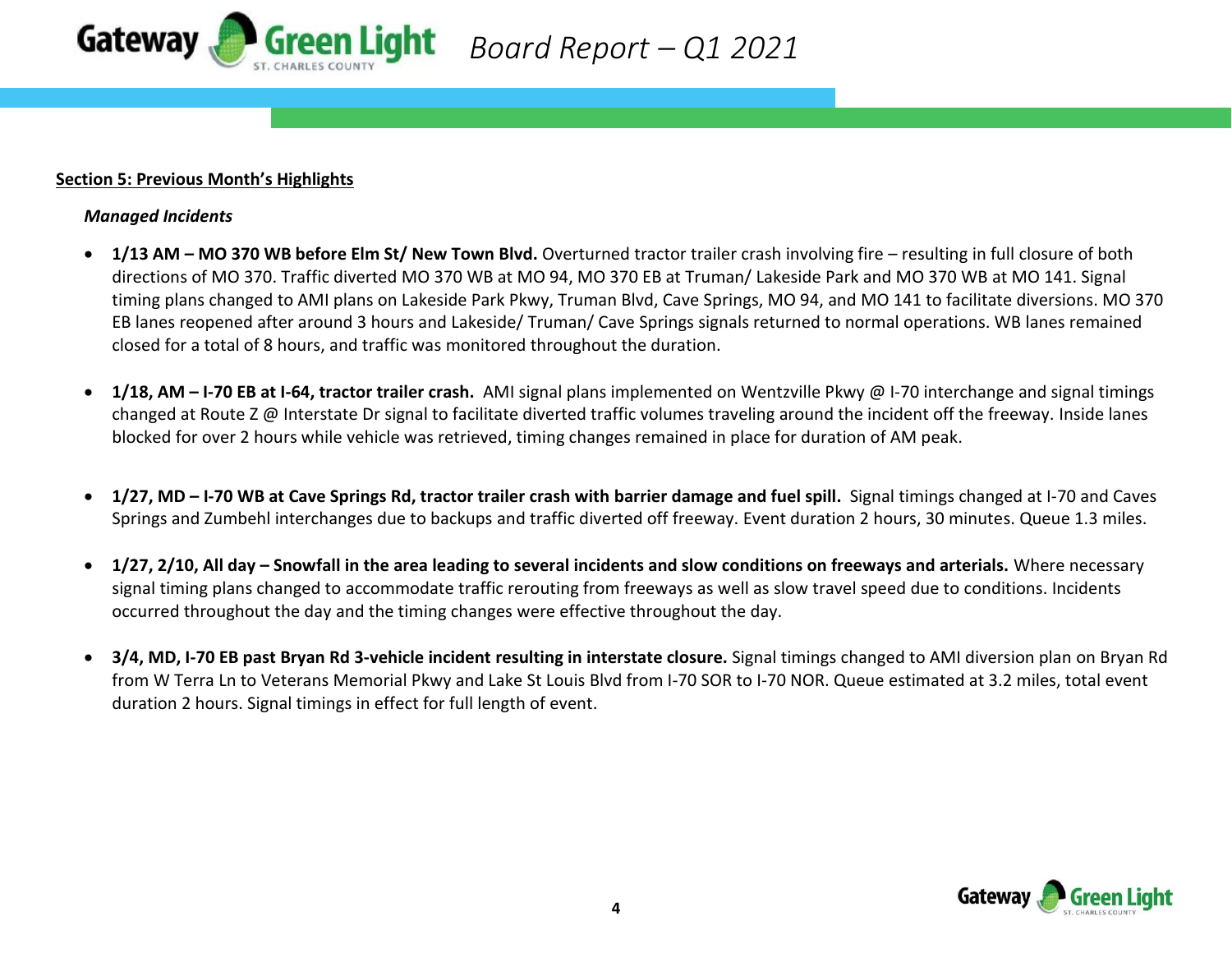